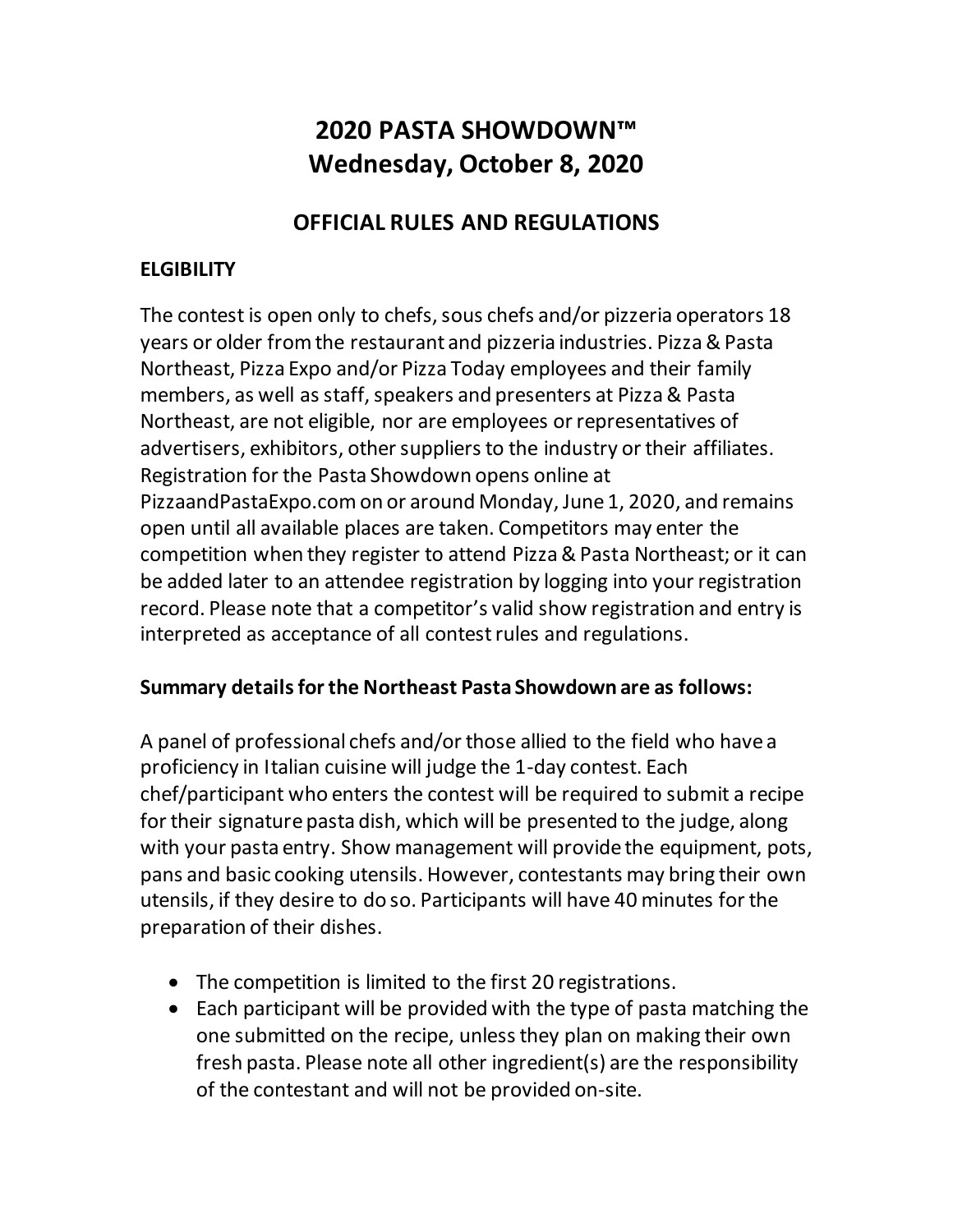- All pasta should be cooked al dente; overcooked pasta will lead to a point reduction.
- Each participant/chef is required to cook and present a dish of pasta according to either a traditional /historic or original recipe in the Italian tradition.
- The competing dishes will be presented to a panel of five (5) judges, with the highest and lowest scores eliminated from the final scoring.
- The dishes will be judged on trueness to Italian cuisine's basic tenets: technique; presentation; flavor balance and taste.
- Prize The Showdown winner will receive a \$2,000 check and a trophy. Second and third place prizes are \$500 and \$250, respectively.

### **COMPETITION RULES**

- Entries may include any combination of ingredients, sauces and toppings. Every component must be placed together as a single judging portion. If a component to an entry, such as a sauce or condiment, exists outside of the serving tray, it will not be judged.
- All competition entries must be prepared onsite during the competition. However, homemade pasta and sauces can be prepared off-site, if time will be an issue. Pre-packaged material/products that constitute an ingredient are permitted. However, if you are going to use a prepackaged or precooked ingredient(s), it must be approved in advance by the competition coordinator(s).
- All cooks will be required to submit a printed recipe card with a list of ingredients and a brief description (50 words or less) of their signature dish prior to the start of the competition. Once recipe cards are submitted, competitors will be permitted to produce only that dish, without changes and/or substitutions. Provide detail that would allow a chef reviewing the card to recreate your dish by using only the recipe card. Please note: Judges will have access to the NAME of the dish and the recipe DESCRIPTION, not the name of the competitor.
- Refrigeration and freezer access: Competitors will receive access to refrigeration beginning Wednesday, Oct. 7 at 8 a.m. All items in